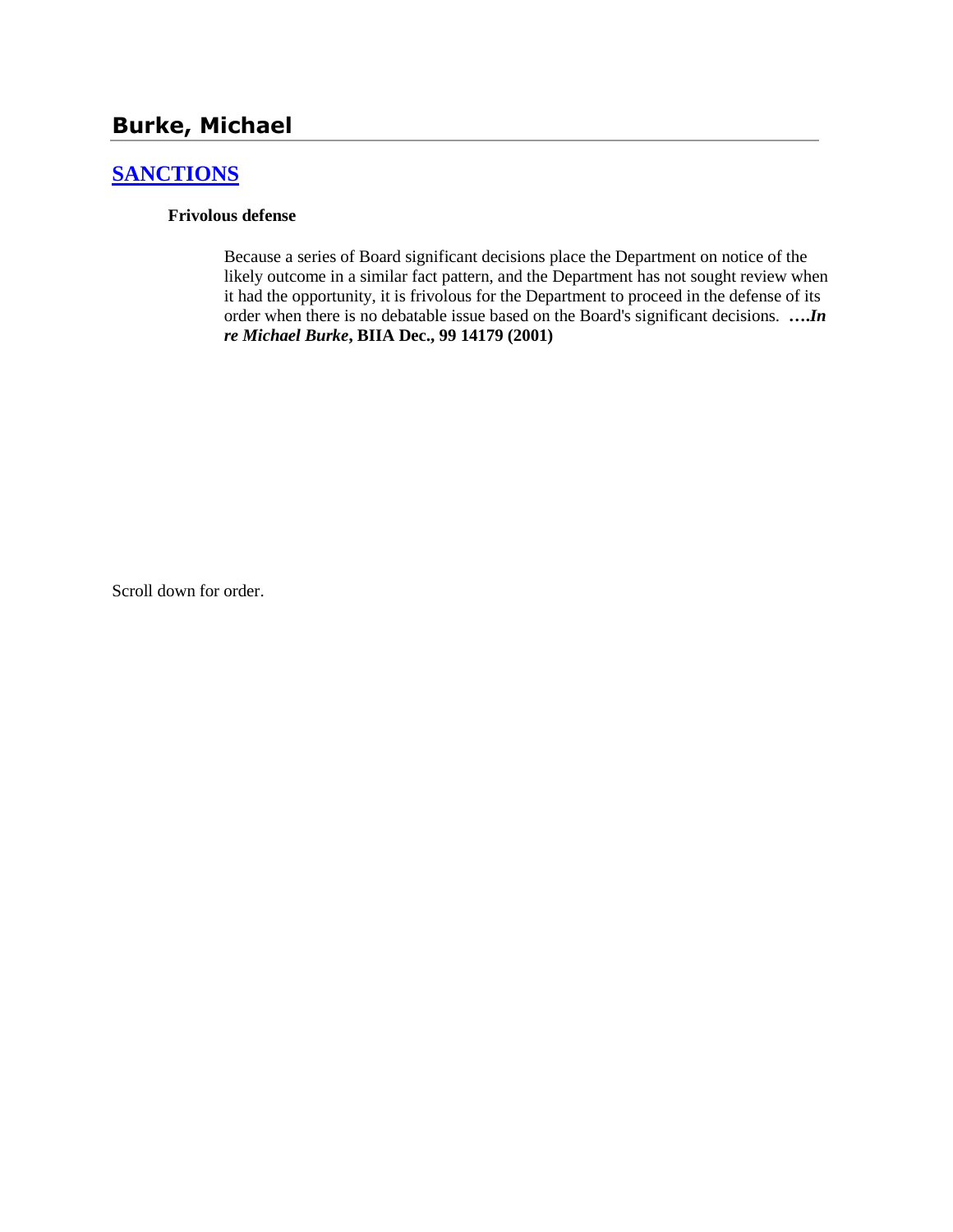### **BEFORE THE BOARD OF INDUSTRIAL INSURANCE APPEALS STATE OF WASHINGTON**

**) ) )**

### **CLAIM NO. P-396379**

**IN RE: MICHAEL G. BURKE ) DOCKET NOS. 99 14178 & 99 14179**

#### **ORDER GRANTING MOTION FOR SANCTIONS**

The claimant, Michael G. Burke, filed an appeal with the Board of Industrial Insurance Appeals on April 15, 1999, from an order of the Department of Labor and Industries dated April 2, 1999. The order affirmed the provisions of several orders dated August 27, 1998, October 9, 14, 15, and 16, 1998. The August 27, 1998 order denied loss of earning power benefits for the period December 27, 1997 through August 25, 1998 on the basis the claimant's condition was fixed and stable. The October 9, 1998 order assessed an overpayment of time-loss compensation benefits for the period March 13, 1996 through March 18, 1996. The October 14, 1998 order assessed an overpayment for the payment of time-loss compensation benefits for the period September 2, 1996 through October 11, 1996. The October 15, 1998 order paid loss of earning power benefits for the period September 2, 1996 through October 27, 1996, with a deduction for the assessed overpayment. The October 16, 1998 order assessed an overpayment for the payment of loss of earning power benefits for the period November 8, 1997 through December 8, 1997. We assigned the appeal Docket No. 99 14178.

Mr. Burke's appeal also involved an April 5, 1999 order. The order closed the claim with time-loss compensation as paid to November 7, 1997. We assigned the appeal Docket No. 99 14179.

On May 1, 2000, we entered an Order Adopting Proposed Decision and Order regarding these appeals. On May 17, 2000, Mr. Burke submitted a motion for attorney fees, seeking relief under RCW 4.84.185. To the extent the motion was raised under RCW 4.84.185, we will address it. *See In re Don Eerkes*, BIIA Dec., 90 2531 (1992). After consideration of the motion, the response of the Department, and the claimant's reply, we determine that there are sufficient grounds upon which to grant the motion for attorney fees and the motion will be granted.

The facts involved with these appeals were stipulated to by the parties and are well described in the Proposed Decision and Order. The Proposed Decision and Order, issued on March 17, 2000, reversed the Department's orders to the extent the orders failed to pay the claimant loss of earning power benefits for the period November 8, 1997 through April 5, 1999. Neither the Department nor the claimant petitions for review of the Proposed Decision and Order issued on March 17, 2000. Accordingly, we entered the Order Adopting Proposed Decision and Order.

As noted in the Proposed Decision and Order, the only issue involved whether the claimant was entitled to loss of earning power benefits for a period the Department determined that his medical conditions were fixed and stable. The Department did not address the legal fixity of the claim until April 5, 1999, the date the claim was closed.

This Board has consistently determined that a worker receiving loss of earning power compensation, whose condition becomes fixed but whose earning power is not fully restored, is entitled to continuation of loss of earning power compensation until an order is entered fixing the extent of permanent partial disability. *In re Charles Deering*, BIIA Dec., 25,904 (1968), *citing Hunter v. Department of Labor & Indus.*, 43 Wn.2d 696 (1953). Similarly, we have held that an order that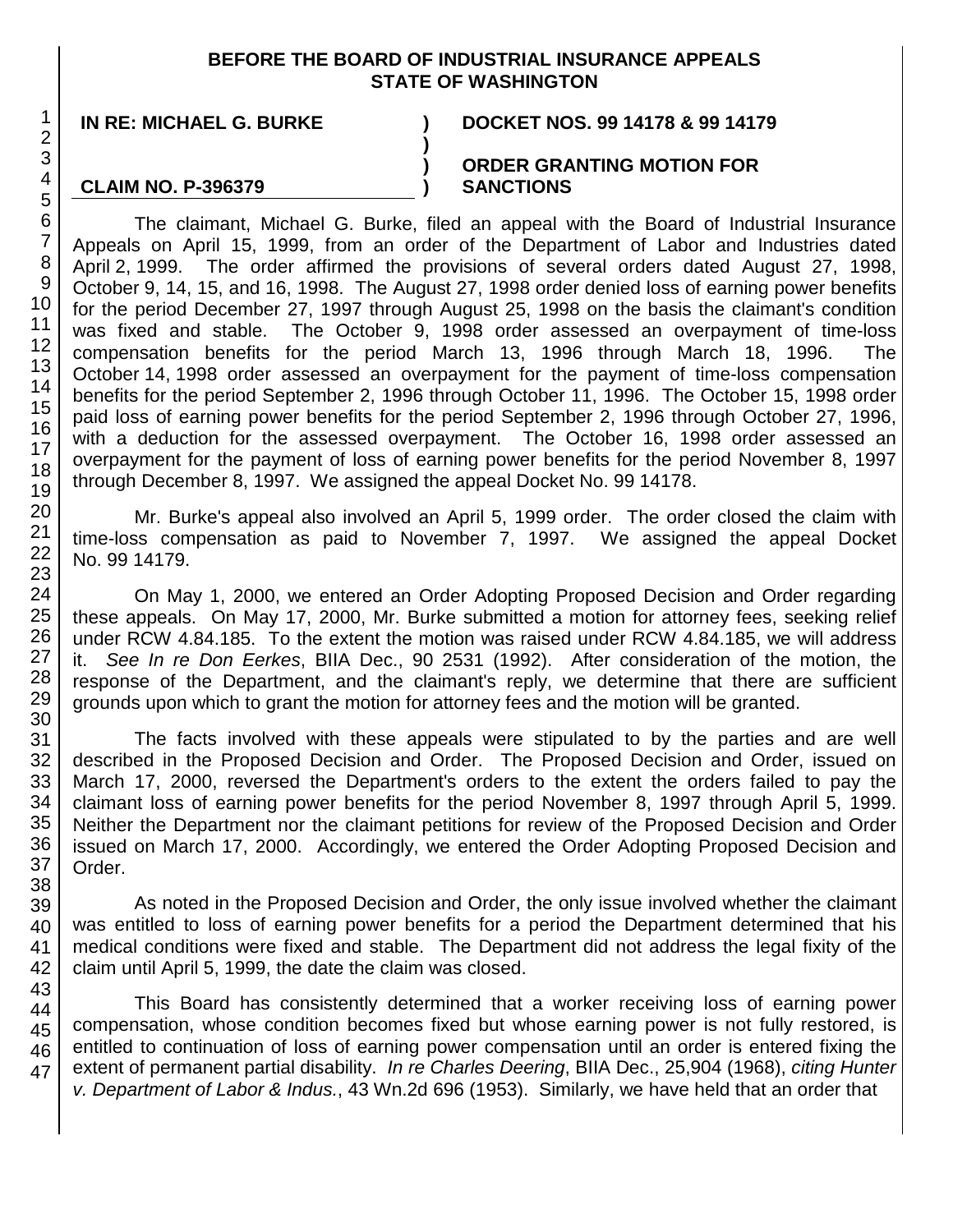indicates the claimant's condition is medically fixed but that does not determine the extent of permanent disability, if any, "does not justify the termination of loss of earning power benefits otherwise payable." *In re Carl Coolidge*, BIIA DEC., 98 4308 (1991) at 4.

We have noted the distinction between legal and medical fixity for a considerable period and have designated as "significant" the decisions describing the distinction. RCW 51.52.160 requires us to publish and index significant decisions. The purpose of the publication is to provide a guide for those who appear in front of the agency as to how we would respond to various issues and facts, as well as providing guidance to our industrial appeals judges.

In this instance, the parties clearly understood the import of the stipulated facts and the likely outcome. In fact, the Department elected not to petition for review of the Proposed Decision and Order. As noted in the claimant's motion for attorney fees, the Department's only defense "was its assertion that loss of earning power benefits are not payable past the date that a claimant's medical conditions become fixed and stable." Claimant's Motion at 3.

In response to the motion, the Department asserts that the Department's defense in this case was "neither meritless or frivolous." Department's Response at 2. As support for its position, the Department refers to its internal policy, argues that the issue is debatable and that Board decision are not precedential.

We reject the Department's position for several reasons. First, the policy described by the Department is internal to that agency and does not bind either the parties appearing before it or this agency that review determinations made pursuant to that policy. The Department argues that because an appellate decision is pending regarding the subject of this policy's validity, the topic is open for discussion. The Department's choice not to seek further review in this case demonstrates the flaw of that assertion.

The claimant requested attorney fees, essentially sanctions, under RCW 4.84.185, often referred to as the frivolous claims statute. This statute was enacted to discourage abuse of the legal system by providing for award of expenses and legal fees to any party which might be forced to defend itself against claims that are asserted without merit and that are asserted for purposes of harassment, delay, nuisance or spine. *Suarez v. Newquist*, 70 Wash. App. 827 (1993). A frivolous action has been defined as one that cannot be supported by any rational argument on the law or facts. Sanctions have been found to be appropriate if a complaint lacks a factual or legal basis and the persons signing the complaint fail to conduct a reasonable inquiry into the factual and legal basis of the claim. *Harrington v. Pailthorp*, 67 Wash. App. 901 (1992), *review denied*, 121 Wn.2d 1018 (1993). It has also been said that a lawsuit may be frivolous when there is no debatable issue over which reasonable minds could differ an there is so little merit that the chance of reversal is slim. *Kearney v. Kearney*, 95 Wash. App. 405 (1999).

Although the Department's representative asserts that the is a debatable issue with regard to the distinction between legal and medical fixity and its implications regarding loss of earning power benefits, nothing in the response to the motion supports the assertion. Although the policy issue is pending before the Court of Appeals, in an appeal from our ruling in *In re Ralph Faulder*, Dckt. No. 96 3353 (February 5, [1](#page-2-0)998)<sup>1</sup>, no review was sought in this case regarding this particular fact pattern.

<span id="page-2-0"></span> $1$  In fact, it appears that the appellate case has been dismissed.